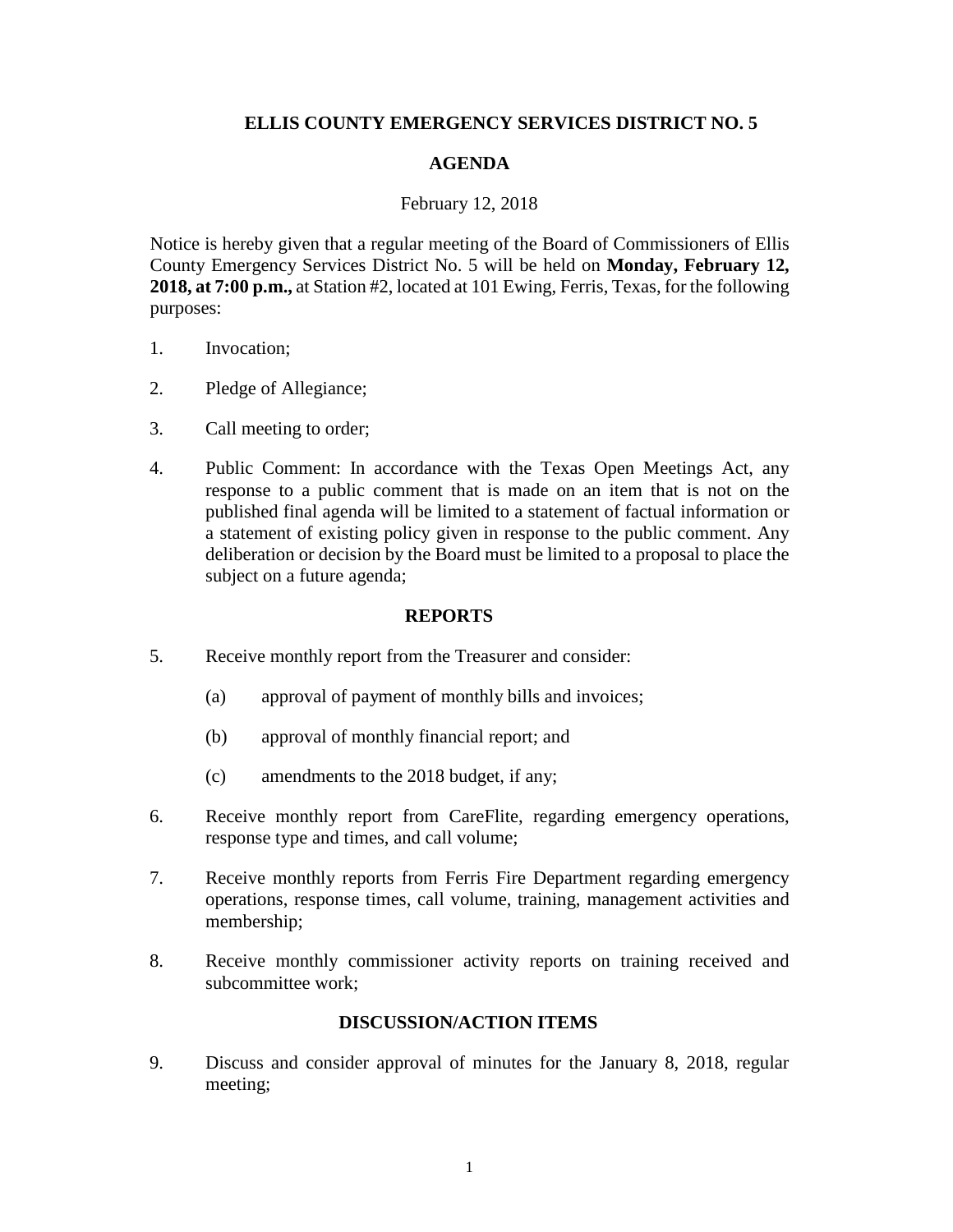- Discuss status and location of District-owned assets and inventory of same; 10.
- 11. Discuss and consider hiring independent accountant to complete financial audit for 2017 fiscal year;
- Approve and accept appointments of oaths of office for reappointment of 12. Commissioner Miner and Commissioner Thompson;
- Action regarding election of officers for Board; 13.
- 14. Discuss and consider annual publication of notice of address of administrative office location;
- Review and approve quarterly investment report for fourth quarter of previous 15. year;
- 16. Review training requirements and compliance status for commissioners;
- 17. See Supplemental Agenda for Election Items;
- 18. Discuss and consider approval of purchase of new 1 Ton Wildland Fire Fighting Truck and review new bids;
- 19. Discuss and consider approval of replacing pump and tank for Brush Truck 2 owned by the City of Ferris; and
- 20. Discuss agenda items, time, and date for next meeting.

A packet containing all supportive documentation for this agenda is available for inspection at The Carlton Law Firm, P.L.L.C., 4301 Westbank Dr, Suite B-130, Austin, Texas between the hours of 9:00 a.m. and 4:30 p.m. and at the District Office located at 101 Ewing, Ferris, Texas.

Dallas Dial, Secretary Ellis County Emergency Services District No. 5

#### 

Ellis County Emergency Services District No. 5 is committed to compliance with the Americans with Disabilities Act. Reasonable modifications and equal access to communications will be provided upon request. Please call Dallas Dial, Secretary for Ellis County Emergency Services District No. 5 at (469) 866-3016 for information. Hearing impaired or speech disabled persons equipped with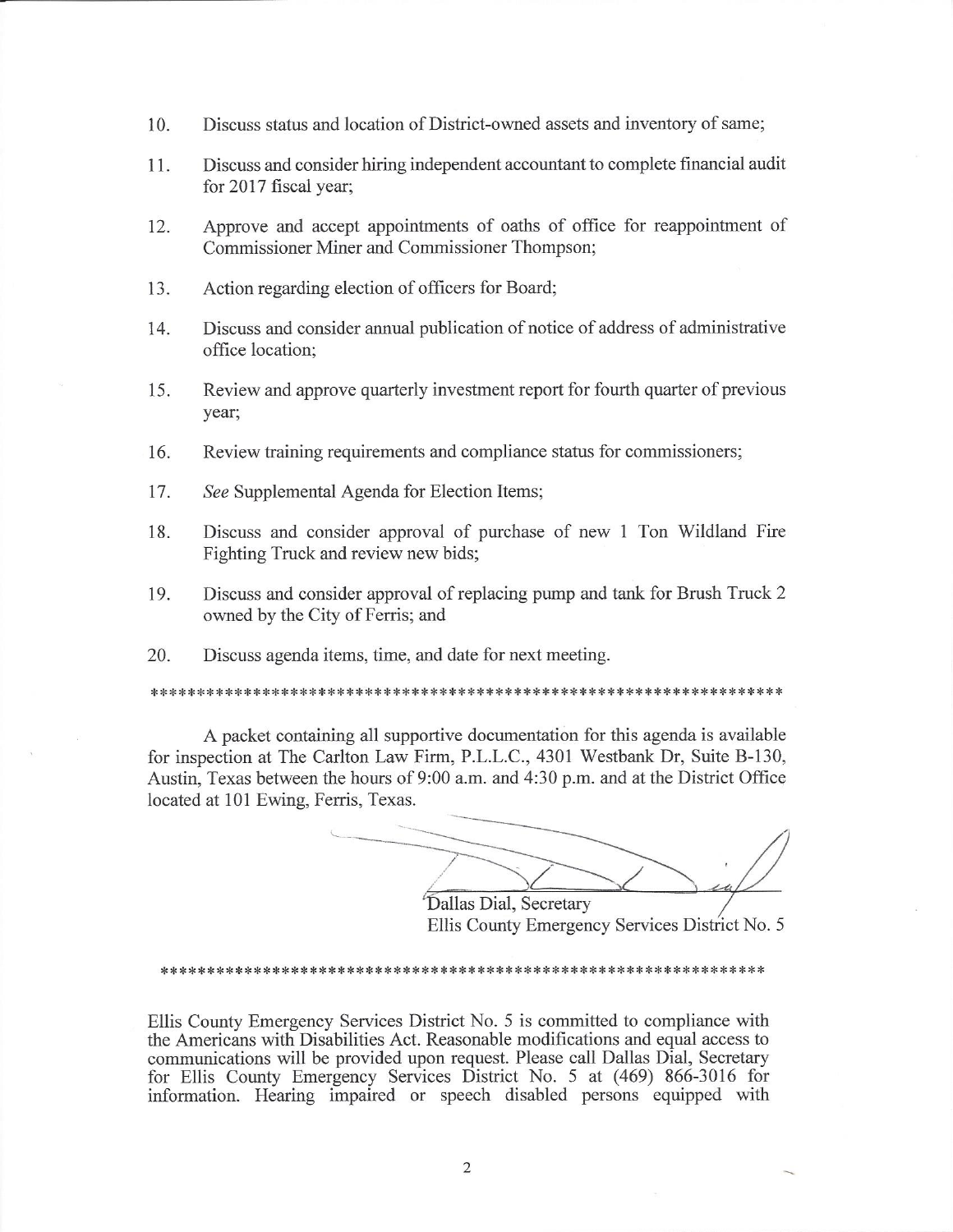telecommunication devices for the deaf may utilize the statewide Relay Texas Program, 1-800-735-2988.

The Board may retire to Executive Session any time between the meeting's opening and adjournment for the purpose of consulting with legal counsel pursuant to Section 551.071 of the Texas Government Code; discussing real estate acquisition pursuant to Section 551.072 of the Texas Government Code; discussing gifts and donations pursuant to Section 551.073 of the Texas Government Code; discussing personnel matters pursuant to Section 551.074 of the Texas Government Code; discussing security personnel or devices pursuant to Section 551.076 of the Texas Government Code. Action, if any, will be taken in open session.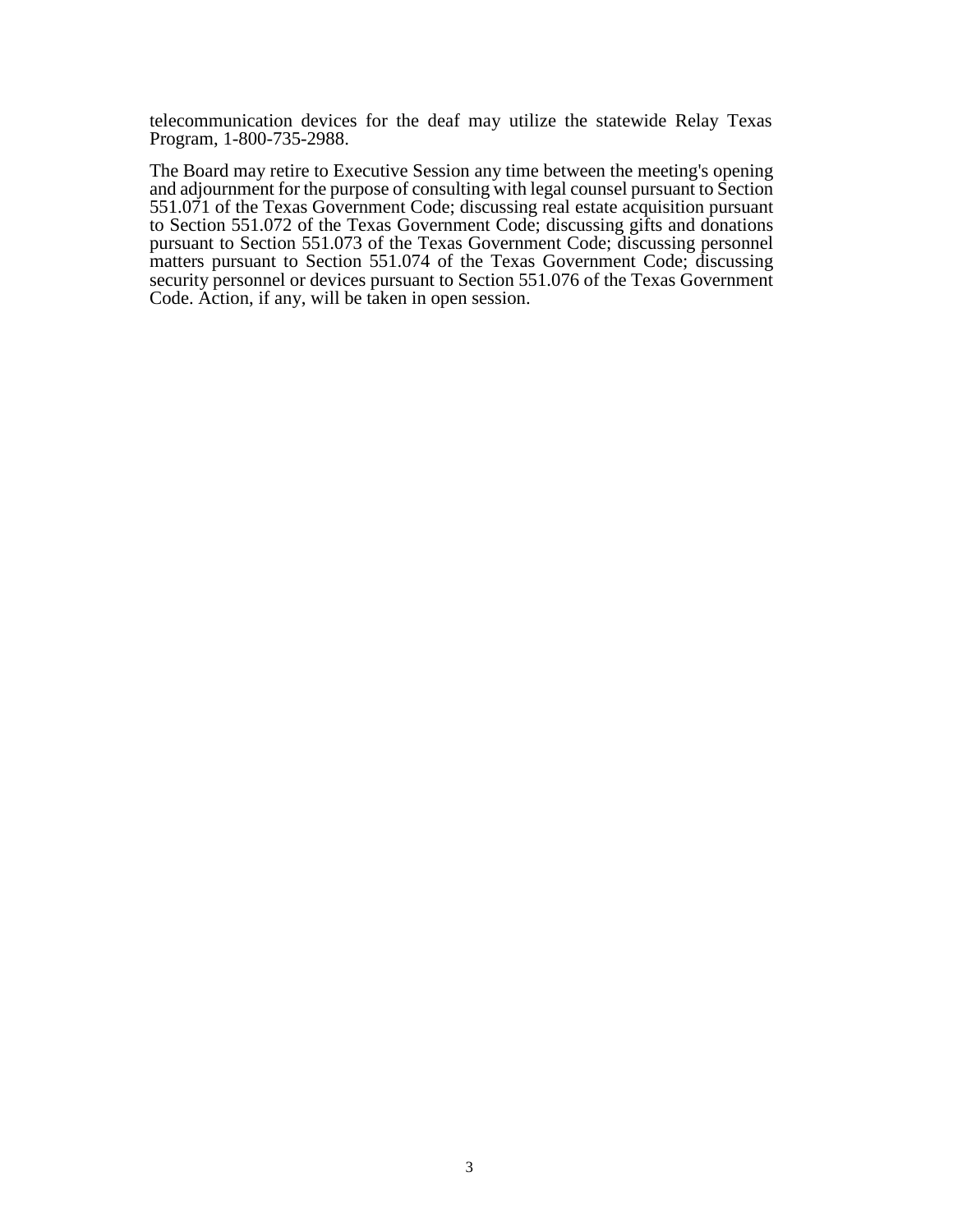# **ELLIS COUNTY EMERGENCY SERVICES DISTRICT NO. 5 SUPPLEMENTAL MEETING AGENDA**

### February 12, 2018

# TO: THE BOARD OF COMMISSIONERS OF ELLIS COUNTY EMERGENCY SERVICES DISTRICT NO. 5 AND ALL OTHER INTERESTED PERSONS:

Notice is hereby given that the Board of Commissioners of Ellis County Emergency Services District No. 5 will hold a meeting at 7:00 p.m. on Monday, February 12, 2018, at Station #2, located at 101 Ewing, Ferris, Texas 75125. The following matters will be considered and may be acted upon at the meeting.

- 1. Discuss and consider approval of the Order Calling Election to Change the Maximum Ad Valorem Tax Rate Within the District for May 5, 2018;
- 2. Discuss and consider approval of the Resolution Authorizing Secretary's Appointment of Agent to Perform Duties During Election Period;
- 3. Discuss and consider approval of the Contract for Election Services for the May 5, 2018, Election, approval of required payment for those services, and a Resolution Approving Contract for Election Services;
- 4. Authorize District's attorney to give Notice of Election for the May 5, 2018 election; and
- 5. Any other matters in connection with the District's May 5, 2018, Election.

\*\*\*\*\*\*\*\*\*\*\*\*\*\*\*\*\*\*\*\*\*\*\*\*\*\*\*\*\*\*\*\*\*\*\*\*\*\*\*\*\*\*\*\*\*\*

# **DISTRITO DE SERVICIOS DE EMERGENCIA NÚMERO 5 DEL CONDADO DE ELLIS**

# AGENDA SUPLEMENTAL DE LA REUNIÓN

# 12 DE FEBRERO, 2018

# A: LA JUNTA DE COMISIONADOS DEL DISTRITO DE SERVICIOS DE EMERGENCIA NÚMERO 5 DEL CONDADO DE ELLIS Y A TODAS OTRAS PERSONAS INTERESADAS:

Se notifica por lo presente que la Junta de Comisionados del Distrito De Servicios De Emergencia Número 5 del Condado de Ellis celebrará una reunión a las 7:00 p.m. el Estacion Numero 2, 12 de Febrero, 2018, en el 101 Ewing, Ferris, Texas 75125. Los siguientes asuntos serán considerados y se podría tomar acción tocante dichos asuntos en la reunión:

- 1. Discutir y considerar la aprobación de la Elección de Llamadas de Orden para Cambiar la Tasa de Impuestos Ad Valorem Máxima dentro del Distrito para el 5 de mayo de 2018;
- 2. Resolución que autoriza al/la Secretario/a para que efectúe el Nombramiento del Agente para Desempeñar Deberes Electorales Durante el Periodo Electoral;